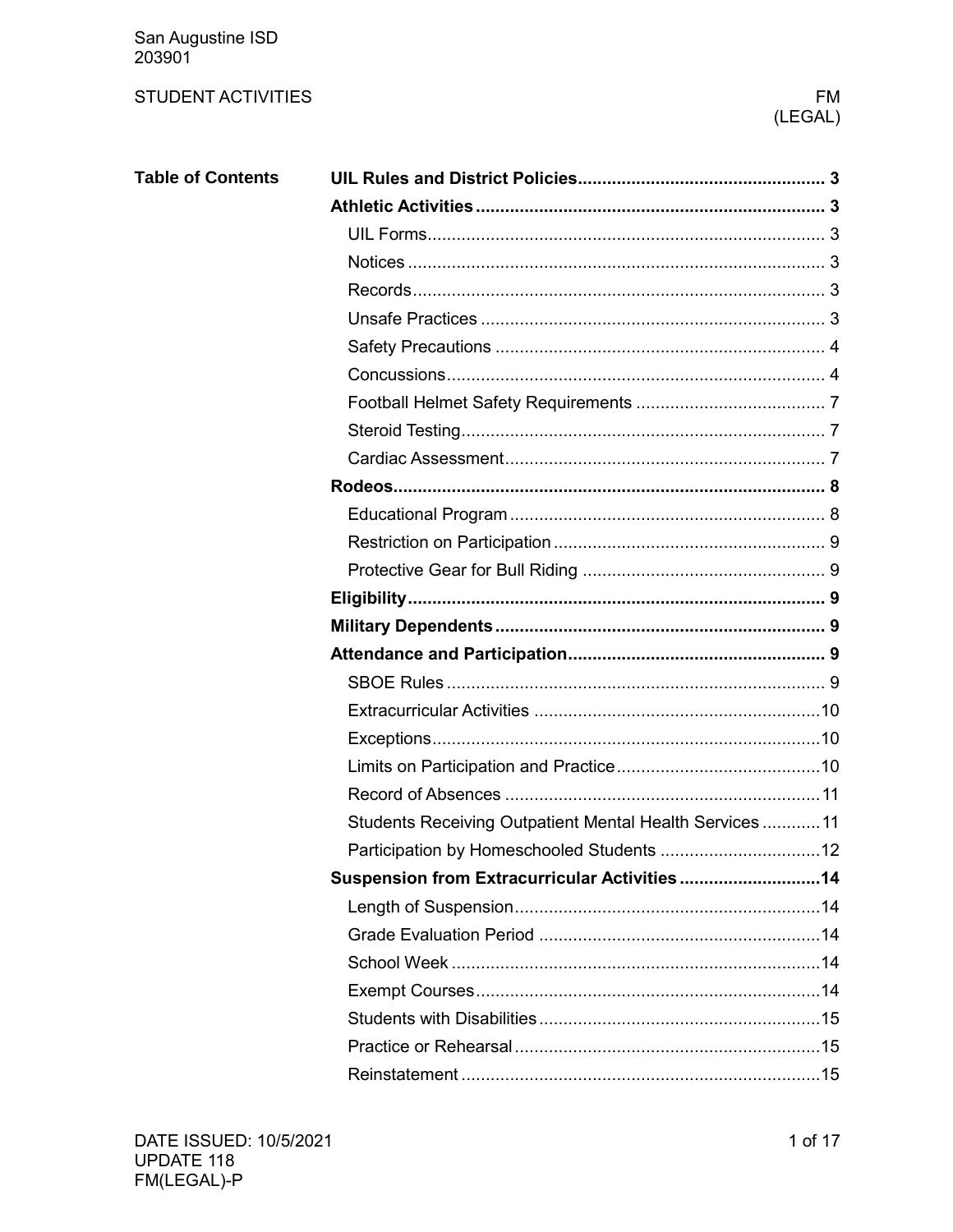San Augustine ISD 203901

## STUDENT ACTIVITIES FM

| Suspension for Certain Conduct Involving Extracurricular |  |
|----------------------------------------------------------|--|
|                                                          |  |
|                                                          |  |
|                                                          |  |
|                                                          |  |
|                                                          |  |
|                                                          |  |
| Before-School and After-School Programs17                |  |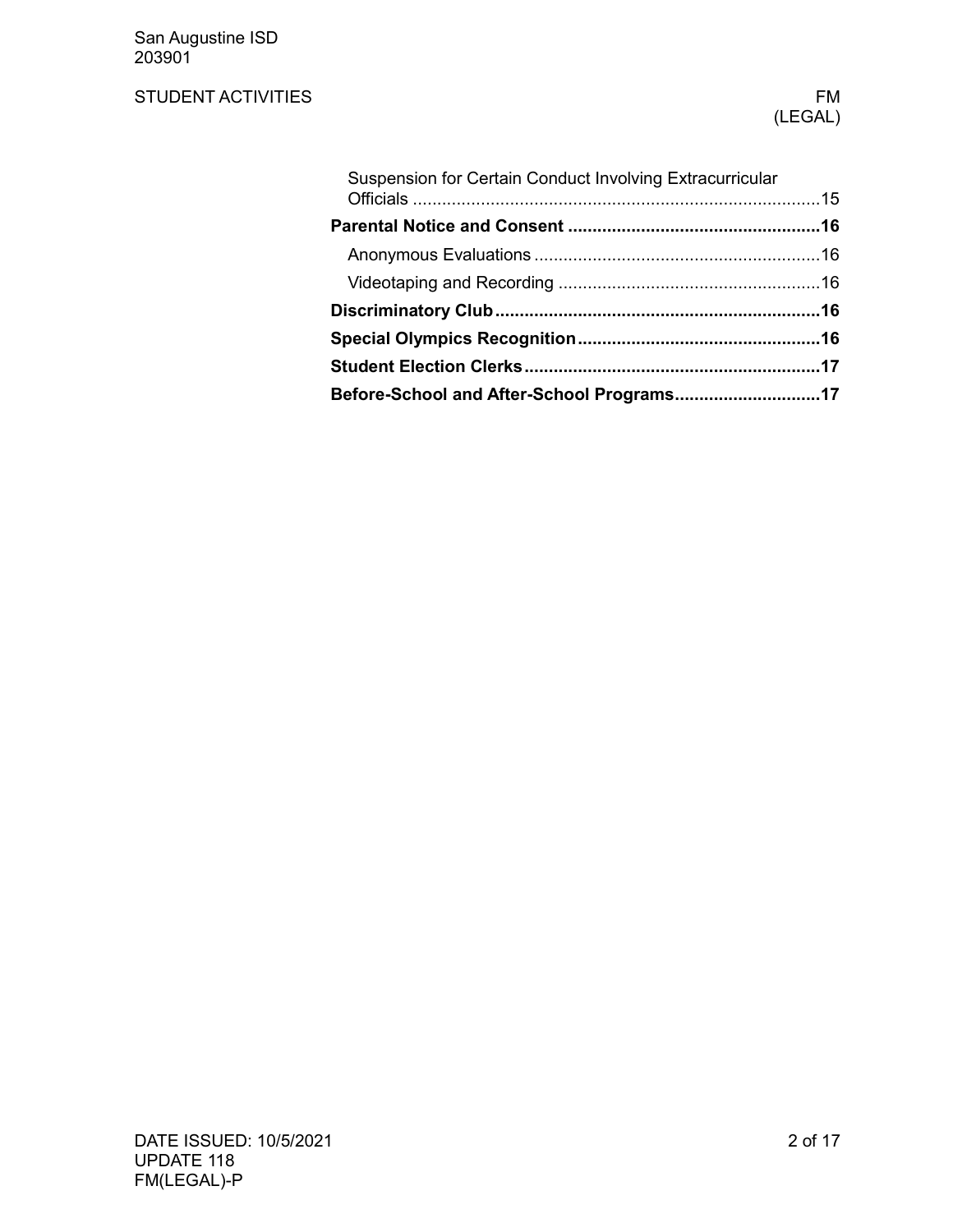<span id="page-2-5"></span><span id="page-2-4"></span><span id="page-2-3"></span><span id="page-2-2"></span><span id="page-2-1"></span><span id="page-2-0"></span>

| San Augustine ISD<br>203901                      |                                                                                                                                                                                                                                                                                                                                                                                                                                                                                                                                                 |
|--------------------------------------------------|-------------------------------------------------------------------------------------------------------------------------------------------------------------------------------------------------------------------------------------------------------------------------------------------------------------------------------------------------------------------------------------------------------------------------------------------------------------------------------------------------------------------------------------------------|
| <b>STUDENT ACTIVITIES</b>                        | FM.<br>(LEGAL)                                                                                                                                                                                                                                                                                                                                                                                                                                                                                                                                  |
| <b>UIL Rules and</b><br><b>District Policies</b> | A student enrolled in a district or who participates in an extracurric-<br>ular activity or a University Interscholastic League (UIL) competi-<br>tion is subject to district policy and UIL rules regarding participation<br>only when the student is under the direct supervision of an em-<br>ployee of the school or district in which the student is enrolled or at<br>any other time specified by resolution of a board. Education Code<br>33.081(b) [See FO regarding additional standards of conduct for<br>extracurricular activities] |
| <b>Athletic Activities</b><br><b>UIL Forms</b>   | Each student participating in an extracurricular athletic activity<br>must complete the UIL forms entitled "Preparticipation Physical<br>Evaluation-Medical History" and "Acknowledgement of Rules."<br>Each form must be signed by both the student and the student's<br>parent or guardian. Education Code 33.203(a)                                                                                                                                                                                                                          |
| <b>Notices</b>                                   | Each school that offers an extracurricular athletic activity shall:                                                                                                                                                                                                                                                                                                                                                                                                                                                                             |
|                                                  | Prominently display at its administrative offices the telephone<br>1.<br>number and electronic mail address that the commissioner of<br>education maintains for reporting violations of Education<br>Code Chapter 33, Subchapter F; and                                                                                                                                                                                                                                                                                                         |
|                                                  | 2.<br>Provide each student participant and the student's parent or<br>guardian a copy of the text of Education Code 33.201-33.207<br>and a copy of the UIL's parent information manual. The docu-<br>ment may be provided in an electronic format unless other-<br>wise requested.                                                                                                                                                                                                                                                              |
|                                                  | Education Code 33.207(b), .208                                                                                                                                                                                                                                                                                                                                                                                                                                                                                                                  |
| Records                                          | A superintendent shall maintain complete and accurate records of<br>the district's compliance and the district shall make available to the<br>public proof of compliance for each person enrolled in the district<br>who is required to receive safety training.                                                                                                                                                                                                                                                                                |
|                                                  | A campus that is determined by the superintendent to be out of<br>compliance with the safety training requirements or the require-<br>ments regarding unsafe practices and safety precautions (see be-<br>low) shall be subject to the range of penalties determined by the<br>UIL.                                                                                                                                                                                                                                                             |
|                                                  | Education Code 33.206                                                                                                                                                                                                                                                                                                                                                                                                                                                                                                                           |
| <b>Unsafe Practices</b>                          | A coach, trainer, or sponsor for an extracurricular athletic activity<br>may not encourage or permit a student participant to engage in any<br>unreasonably dangerous athletic technique that unnecessarily en-<br>dangers the health of a student, including using a helmet or any<br>other sports equipment as a weapon. Education Code 33.204                                                                                                                                                                                                |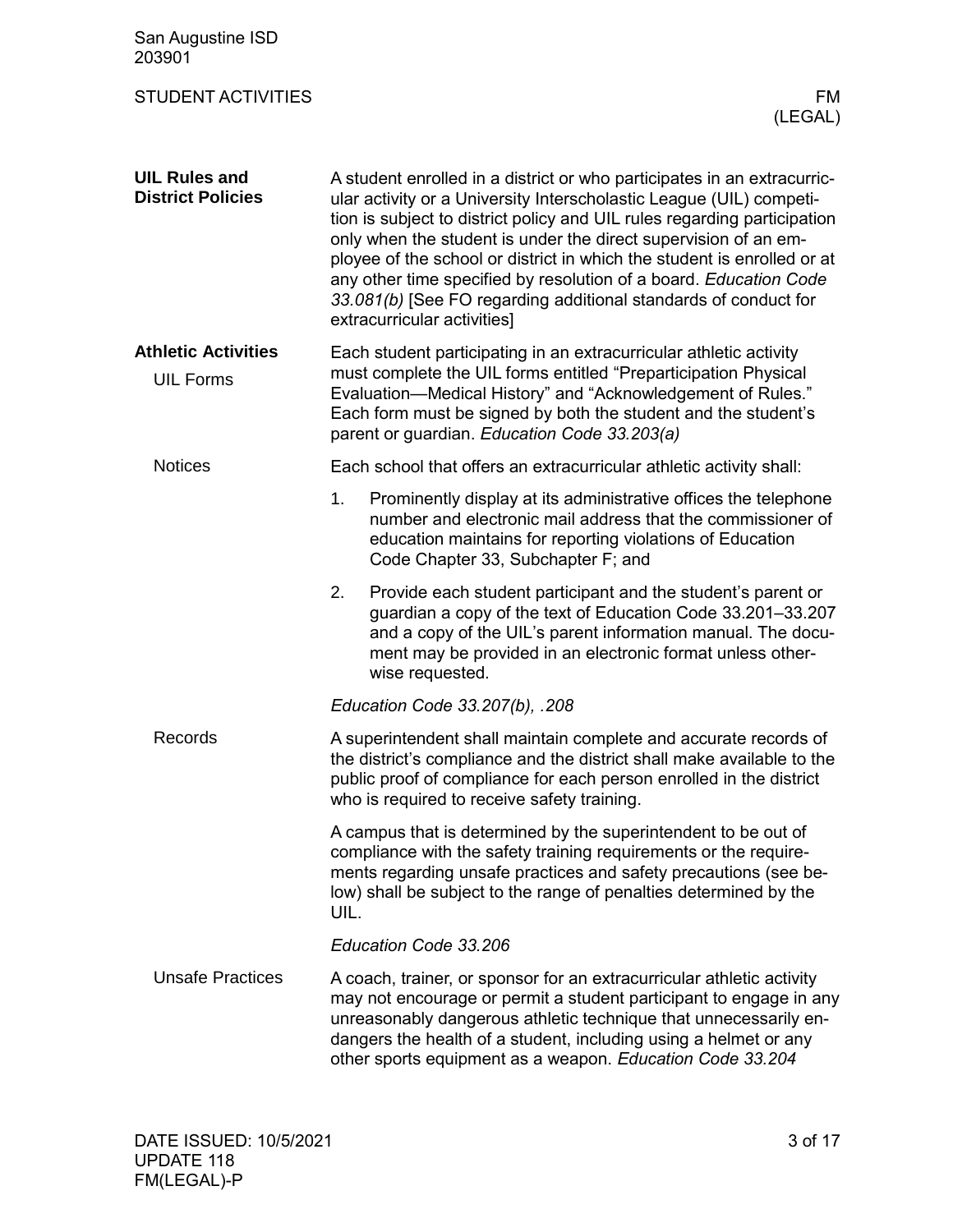<span id="page-3-1"></span><span id="page-3-0"></span>

| San Augustine ISD<br>203901         |                                                                                                                                                                                                                                                                                                                                                                                                                                                                                                                                                                                                                                                                  |  |  |  |
|-------------------------------------|------------------------------------------------------------------------------------------------------------------------------------------------------------------------------------------------------------------------------------------------------------------------------------------------------------------------------------------------------------------------------------------------------------------------------------------------------------------------------------------------------------------------------------------------------------------------------------------------------------------------------------------------------------------|--|--|--|
| <b>STUDENT ACTIVITIES</b>           | FM<br>(LEGAL)                                                                                                                                                                                                                                                                                                                                                                                                                                                                                                                                                                                                                                                    |  |  |  |
| <b>Safety Precautions</b>           | A coach, trainer, or sponsor for an extracurricular athletic activity<br>shall at each athletic practice or competition ensure that:                                                                                                                                                                                                                                                                                                                                                                                                                                                                                                                             |  |  |  |
|                                     | 1.<br>Each student participant is adequately hydrated;                                                                                                                                                                                                                                                                                                                                                                                                                                                                                                                                                                                                           |  |  |  |
|                                     | 2.<br>Any prescribed asthma medication for a student participant is<br>readily available to the student;                                                                                                                                                                                                                                                                                                                                                                                                                                                                                                                                                         |  |  |  |
|                                     | 3.<br>Emergency lanes providing access to the practice or competi-<br>tion area are open and clear; and                                                                                                                                                                                                                                                                                                                                                                                                                                                                                                                                                          |  |  |  |
|                                     | Heatstroke prevention materials are readily available.<br>4.                                                                                                                                                                                                                                                                                                                                                                                                                                                                                                                                                                                                     |  |  |  |
|                                     | If a student participating in a practice or competition becomes un-<br>conscious during the activity, the student may not:                                                                                                                                                                                                                                                                                                                                                                                                                                                                                                                                       |  |  |  |
|                                     | 1.<br>Return to the activity during which the student became uncon-<br>scious; or                                                                                                                                                                                                                                                                                                                                                                                                                                                                                                                                                                                |  |  |  |
|                                     | 2.<br>Participate in any extracurricular athletic activity until the stu-<br>dent receives written authorization for such participation from<br>a physician.                                                                                                                                                                                                                                                                                                                                                                                                                                                                                                     |  |  |  |
|                                     | Education Code 33.205                                                                                                                                                                                                                                                                                                                                                                                                                                                                                                                                                                                                                                            |  |  |  |
| Concussions                         | "Interscholastic athletic activity" includes practice and competition,<br>sponsored or sanctioned by a district, including a home-rule dis-<br>trict, or a public school, including any school for which a charter<br>has been granted under Education Code Chapter 12, or the UIL.<br>Education Code 38.152                                                                                                                                                                                                                                                                                                                                                     |  |  |  |
|                                     | 'Concussion" means a complex pathophysiological process affect-<br>ing the brain caused by a traumatic physical force or impact to the<br>head or body, which may include temporary or prolonged altered<br>brain function resulting in physical, cognitive, or emotional symp-<br>toms or altered sleep patterns, and involve loss of consciousness.<br>Education Code 38.151(4)                                                                                                                                                                                                                                                                                |  |  |  |
| Concussion<br><b>Oversight Team</b> | The board of a district with students enrolled who participate in an<br>interscholastic athletic activity shall appoint or approve a concus-<br>sion oversight team. Education Code 38.153(a)                                                                                                                                                                                                                                                                                                                                                                                                                                                                    |  |  |  |
|                                     | Each concussion oversight team must include at least one physi-<br>cian and, to the greatest extent practicable, considering factors in-<br>cluding the population of the metropolitan statistical area in which<br>the district is located, district enrollment, and the availability of and<br>access to licensed health-care professionals in the district or char-<br>ter school area, must also include one or more of the following: an<br>athletic trainer, an advanced practice nurse, a neuropsychologist,<br>or a physician assistant. If a district employs an athletic trainer, the<br>athletic trainer must be a member of the concussion oversight |  |  |  |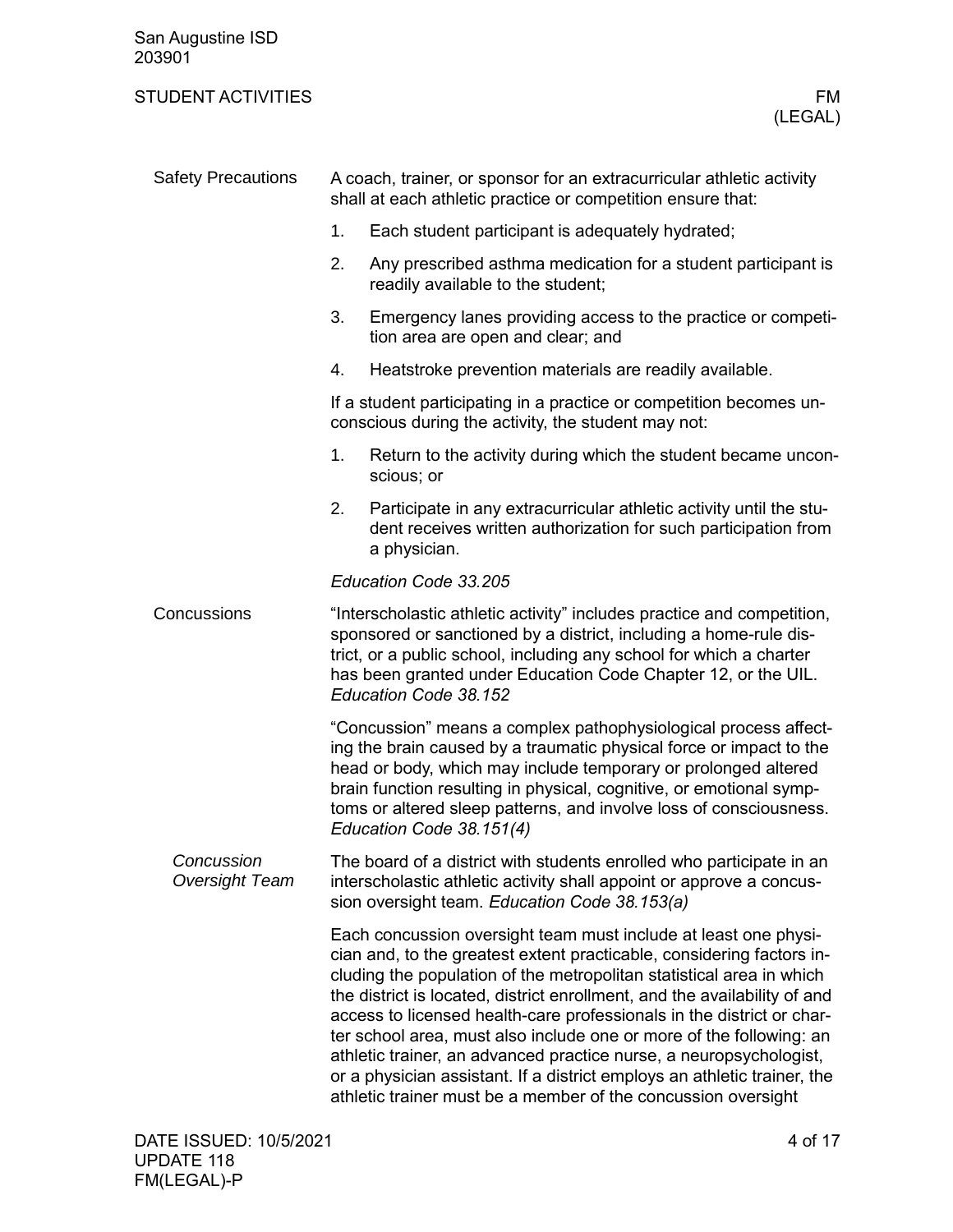|                                | team. If a district employs a school nurse, the school nurse may be<br>a member of the district concussion oversight team if requested by<br>the school nurse.                                                                                                                                                                                                                                                                                                                                                                                                                                                          |
|--------------------------------|-------------------------------------------------------------------------------------------------------------------------------------------------------------------------------------------------------------------------------------------------------------------------------------------------------------------------------------------------------------------------------------------------------------------------------------------------------------------------------------------------------------------------------------------------------------------------------------------------------------------------|
|                                | Each member of the concussion oversight team must have had<br>training in the evaluation, treatment, and oversight of concussions<br>at the time of appointment or approval as a member of the team.<br>The members also must take a training course at least once every<br>two years and submit proof of timely completion to the superinten-<br>dent or designee in accordance with Education Code 38.158.                                                                                                                                                                                                            |
|                                | Education Code 38.154, .158                                                                                                                                                                                                                                                                                                                                                                                                                                                                                                                                                                                             |
| Return-to-Play<br>Protocol     | Each concussion oversight team shall establish a return-to-play<br>protocol, based on peer-reviewed scientific evidence, for a stu-<br>dent's return to interscholastic athletics practice or competition fol-<br>lowing the force or impact believed to have caused a concussion.<br>Education Code 38.153(b)                                                                                                                                                                                                                                                                                                          |
| <b>Required Annual</b><br>Form | A student may not participate in an interscholastic athletic activity<br>for a school year until both the student and the student's parent or<br>guardian or another person with legal authority to make medical<br>decisions for the student have signed a form for that school year<br>that acknowledges receiving and reading written information that<br>explains concussion prevention, symptoms, treatment, and over-<br>sight and that includes guidelines for safely resuming participation<br>in an athletic activity following a concussion. The form must be ap-<br>proved by the UIL. Education Code 38.155 |
| Removal from<br>Play           | A student shall be removed from an interscholastic athletics prac-<br>tice or competition immediately if one of the following persons be-<br>lieves the student might have sustained a concussion during the<br>practice or competition: a coach; a physician; a licensed health-<br>care professional, as defined by Education Code 38.151(5); a li-<br>censed chiropractor; a school nurse; or the student's parent or<br>guardian or another person with legal authority to make medical<br>decisions for the student. Education Code 38.156                                                                         |
| <b>Return to Play</b>          | A student removed from an interscholastic athletics practice or<br>competition under Education Code 38.156 may not be permitted to<br>practice or compete again following the force or impact believed to<br>have caused the concussion until:                                                                                                                                                                                                                                                                                                                                                                          |
|                                | 1.<br>The student has been evaluated, using established medical<br>protocols based on peer-reviewed scientific evidence, by a<br>treating physician chosen by the student or the student's par-<br>ent or guardian or another person with legal authority to make                                                                                                                                                                                                                                                                                                                                                       |

medical decisions for the student;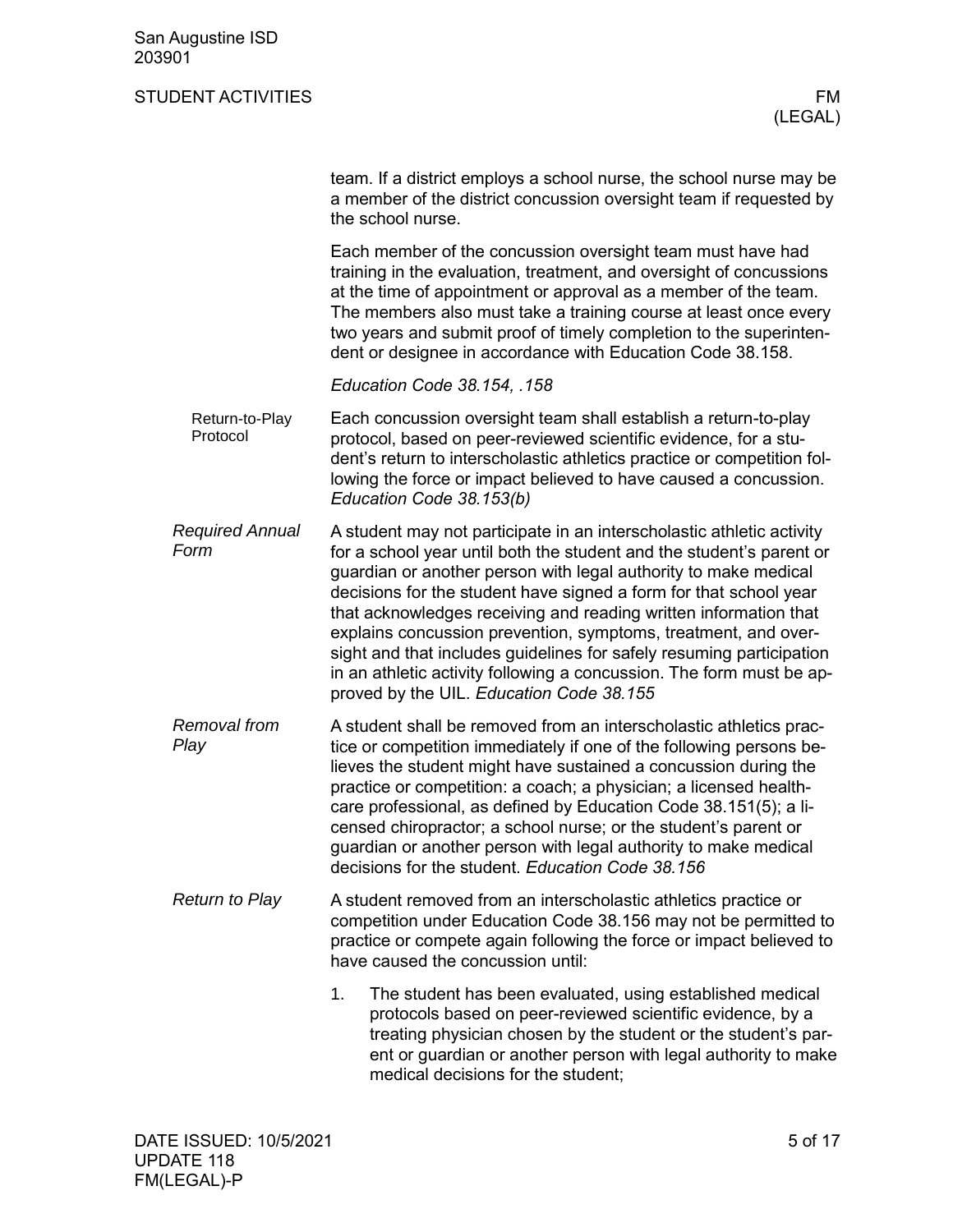- 2. The student has successfully completed each requirement of the return-to-play protocol established under Education Code 38.153 necessary for the student to return to play;
- 3. The treating physician has provided a written statement indicating that, in the physician's professional judgment, it is safe for the student to return to play; and
- 4. The student and the student's parent or guardian or another person with legal authority to make medical decisions for the student have acknowledged that the student has completed the requirements of the return-to-play protocol necessary for the student to return to play, have provided the treating physician's written statement to the person responsible for compliance with the return-to-play protocol and the person who has supervisory responsibilities, and have signed a consent form indicating that the person signing:
	- a. Has been informed concerning and consents to the student participating in returning to play in accordance with the return-to-play protocol;
	- b. Understands the risks associated with the student returning to play and will comply with any ongoing requirements in the return-to-play protocol;
	- c. Consents to the disclosure to appropriate persons, consistent with the Health Insurance Portability and Accountability Act of 1996, Pub. L. No. 104-191, of the treating physician's written statement and, if any, the return-to-play recommendations of the treating physician; and
	- d. Understands the immunity provisions under Education Code 38.159.

A coach of an interscholastic athletics team may not authorize a student's return to play.

The superintendent or designee shall supervise an athletic trainer or other person responsible for compliance with the return-to-play protocol. The person who has supervisory responsibilities may not be a coach of an interscholastic athletics team.

*Education Code 38.157*

These provisions do not: *Immunity*

> 1. Waive any immunity from liability of a district or of district officers or employees;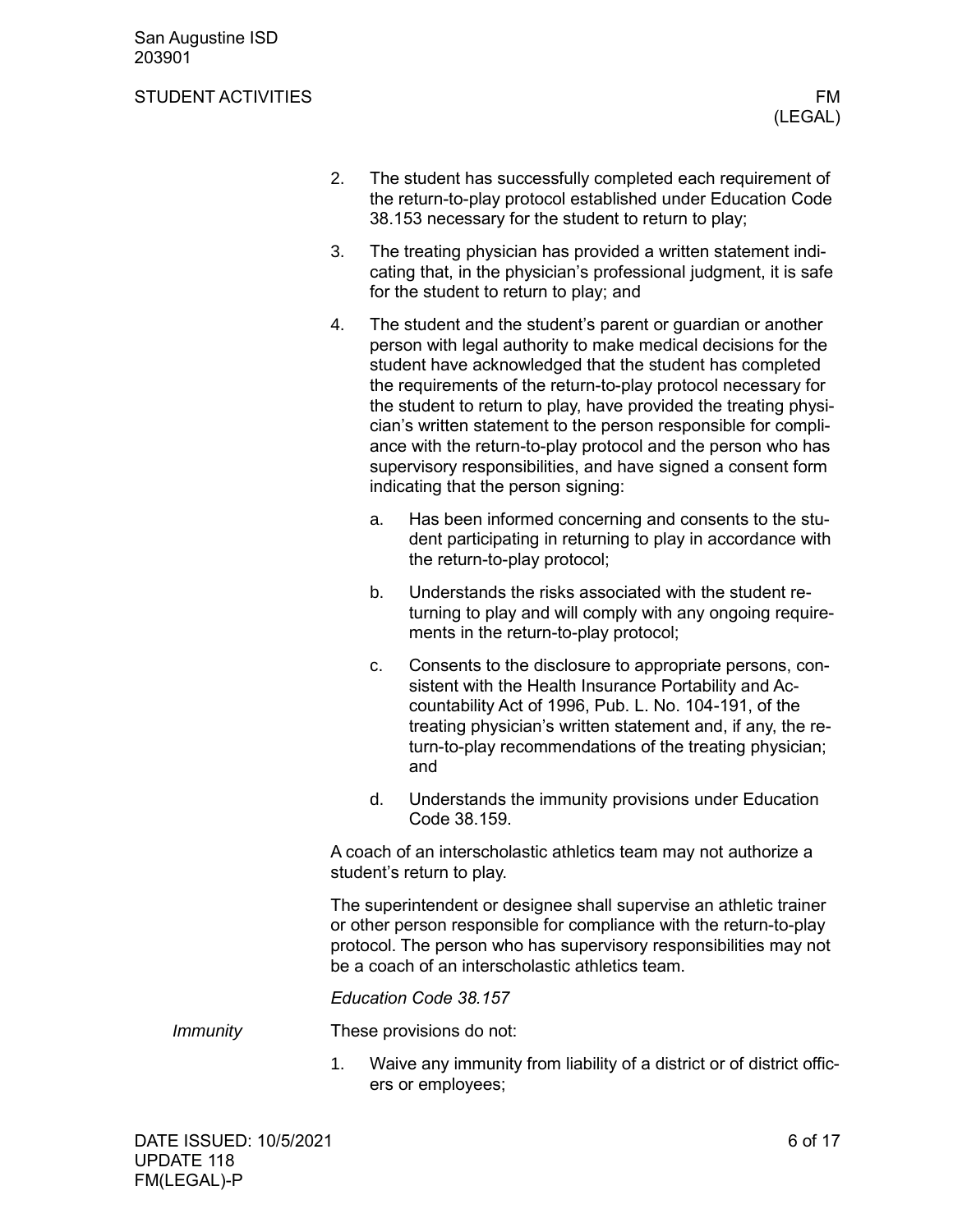<span id="page-6-2"></span><span id="page-6-1"></span><span id="page-6-0"></span>

|                                                  | 2. | Create any liability for a cause of action against a district or<br>against district officers or employees;                                                                                                                                                                                                                                                                                                                                                       |
|--------------------------------------------------|----|-------------------------------------------------------------------------------------------------------------------------------------------------------------------------------------------------------------------------------------------------------------------------------------------------------------------------------------------------------------------------------------------------------------------------------------------------------------------|
|                                                  | 3. | Waive any immunity from liability under Civil Practice and<br>Remedies Code 74.151; or                                                                                                                                                                                                                                                                                                                                                                            |
|                                                  | 4. | Create any cause of action or liability for a member of a con-<br>cussion oversight team arising from the injury or death of a<br>student participating in an interscholastic athletics practice or<br>competition, based on service or participation on the concus-<br>sion oversight team.                                                                                                                                                                      |
|                                                  |    | Education Code 38.159                                                                                                                                                                                                                                                                                                                                                                                                                                             |
| <b>Football Helmet</b><br>Safety<br>Requirements |    | A district may not use a football helmet that is 16 years old or older<br>in the district's football program. A district shall ensure that each<br>football helmet used in the district's football program that is 10<br>years old or older is reconditioned at least once every two years.                                                                                                                                                                       |
|                                                  |    | A district shall maintain and make available to parents of students<br>enrolled in the district documentation indicating the age of each<br>football helmet used in the district's football program and the dates<br>on which each helmet is reconditioned.                                                                                                                                                                                                       |
|                                                  |    | Education Code $33.094(a)$ –(c)                                                                                                                                                                                                                                                                                                                                                                                                                                   |
| <b>Steroid Testing</b>                           |    | The UIL shall adopt rules for the annual administration of a steroid<br>testing program under which high school students participating in<br>an athletic competition sponsored or sanctioned by the league are<br>tested at multiple times throughout the year for the presence of<br>steroids [see FNF].                                                                                                                                                         |
|                                                  |    | Results of such steroid tests are confidential and, unless required<br>by court order, may be disclosed only to the student and the stu-<br>dent's parent and the activity directors, principal, and assistant<br>principals of the school attended by the student.                                                                                                                                                                                               |
|                                                  |    | Education Code $33.091(d)$ –(e)                                                                                                                                                                                                                                                                                                                                                                                                                                   |
| Cardiac<br>Assessment                            |    | A district must provide a district student who is required under UIL<br>rule or policy to receive a physical examination before being al-<br>lowed to participate in an athletic activity sponsored or sanctioned<br>by the UIL, information about sudden cardiac arrest and electrocar-<br>diogram testing and notification of the option of the student to re-<br>quest the administration of an electrocardiogram, in addition to the<br>physical examination. |
|                                                  |    | A student may request an electrocardiogram from any health-care<br>professional, including a health-care professional provided through<br>a district program, provided that the health-care professional is ap-                                                                                                                                                                                                                                                   |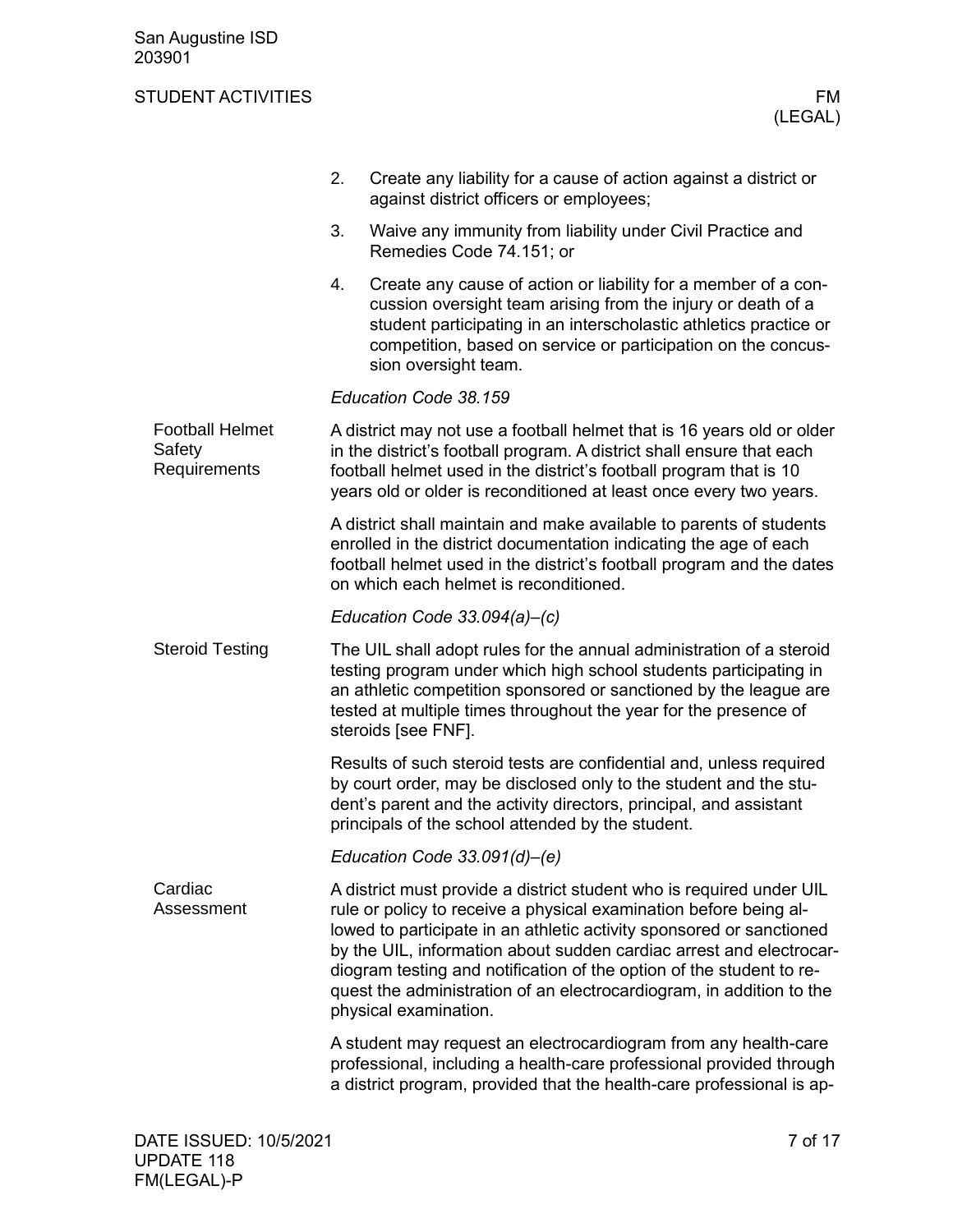<span id="page-7-1"></span><span id="page-7-0"></span>

| San Augustine ISD<br>203901 |         |                                                                                                                                                                                                                                                                                                                                                                                                                                                                                           |
|-----------------------------|---------|-------------------------------------------------------------------------------------------------------------------------------------------------------------------------------------------------------------------------------------------------------------------------------------------------------------------------------------------------------------------------------------------------------------------------------------------------------------------------------------------|
| <b>STUDENT ACTIVITIES</b>   |         | FM<br>(LEGAL)                                                                                                                                                                                                                                                                                                                                                                                                                                                                             |
|                             |         | propriately licensed in Texas and authorized to administer and in-<br>terpret electrocardiograms under the health-care professional's<br>scope of practice, as establish by the health-care professional's<br>Texas licensing act.                                                                                                                                                                                                                                                        |
| <i>Immunity</i>             |         | These provisions do not create a cause of action or liability or a<br>standard of care, obligation, or duty that provides a basis for a<br>cause of action or liability against a health-care professional de-<br>scribed in the provision, the UIL, a district, or a district officer or<br>employee for:                                                                                                                                                                                |
|                             | 1.      | The injury or death of a student participating in or practicing<br>for an athletic activity sponsored or sanctioned by the UIL<br>based on or in connection with the administration or interpre-<br>tation of or reliance on an electrocardiogram; or                                                                                                                                                                                                                                     |
|                             | 2.      | The content or distribution of the information required under<br>these provisions or the failure to distribute the required infor-<br>mation.                                                                                                                                                                                                                                                                                                                                             |
|                             |         | Education Code 33.096                                                                                                                                                                                                                                                                                                                                                                                                                                                                     |
| <b>Rodeos</b>               |         | This section applies only to a primary or secondary school that<br>sponsors, promotes, or otherwise is associated with a rodeo in<br>which children who attend the school are likely to participate.                                                                                                                                                                                                                                                                                      |
|                             |         | "Rodeo" means an exhibition or competition, without regard to<br>whether the participants are compensated, involving activities re-<br>lated to cowboy skills, including:                                                                                                                                                                                                                                                                                                                 |
|                             | 1.      | Riding a horse, with or without a saddle, with the goal of re-<br>maining on the horse while it attempts to throw off the rider;                                                                                                                                                                                                                                                                                                                                                          |
|                             | 2.      | Riding a bull;                                                                                                                                                                                                                                                                                                                                                                                                                                                                            |
|                             | 3.      | Roping an animal, including roping as part of a team;                                                                                                                                                                                                                                                                                                                                                                                                                                     |
|                             | 4.      | Wrestling a steer; and                                                                                                                                                                                                                                                                                                                                                                                                                                                                    |
|                             | 5.      | Riding a horse in a pattern around preset barrels or other ob-<br>stacles.                                                                                                                                                                                                                                                                                                                                                                                                                |
| Educational<br>Program      | proval. | A primary or secondary school to which this section applies shall,<br>before the first rodeo associated with the school in each school<br>year, conduct a mandatory educational program on safety, includ-<br>ing the proper use of protective gear, for children planning to partic-<br>ipate in the rodeo, in accordance with 25 Administrative Code<br>104.4. The educational program may consist of an instructional<br>video, subject to the Department of State Health Services ap- |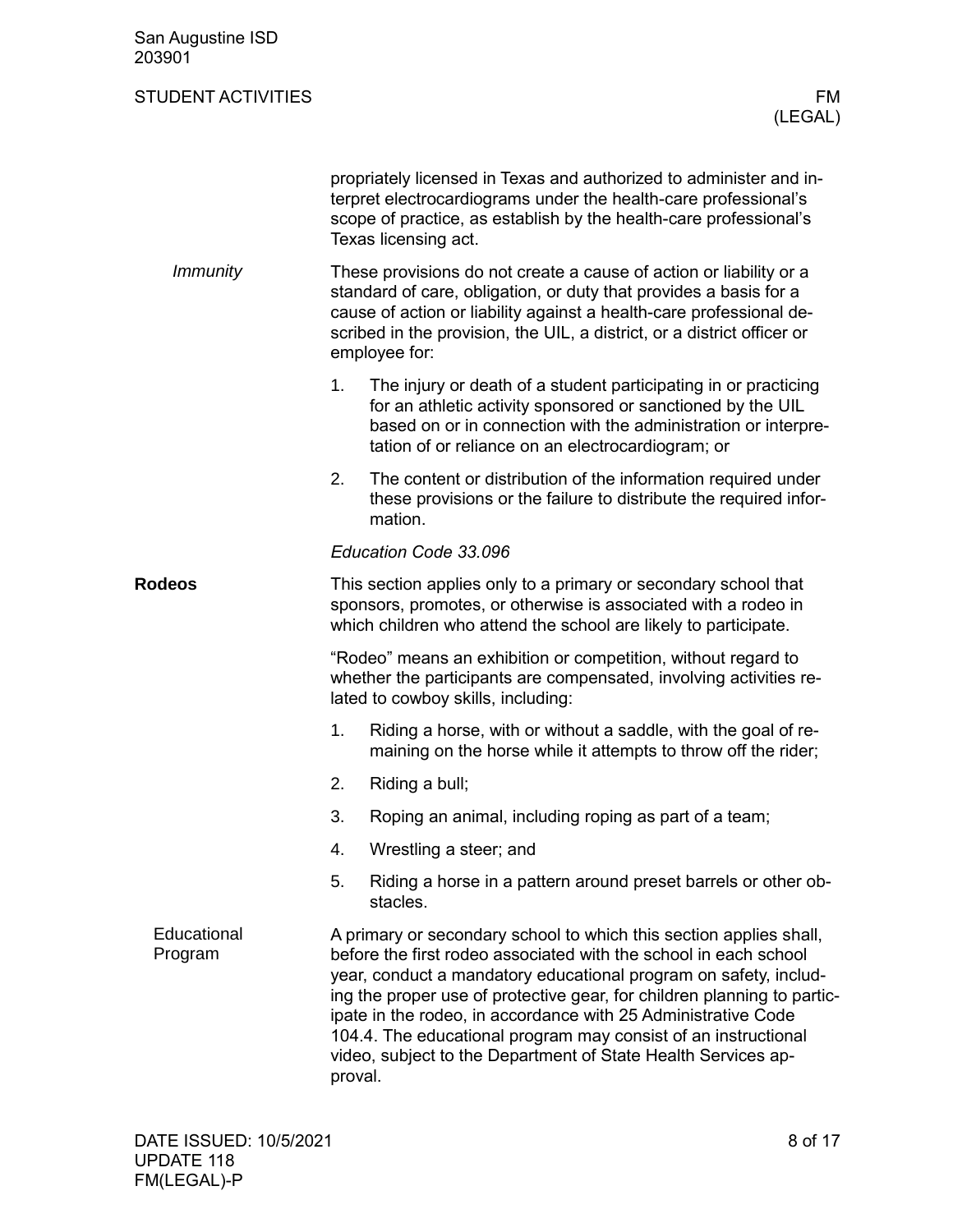<span id="page-8-5"></span><span id="page-8-4"></span><span id="page-8-3"></span><span id="page-8-2"></span><span id="page-8-1"></span><span id="page-8-0"></span>

| San Augustine ISD<br>203901                      |                                                                                                                                                                                                                                                                                                                                                                                                                                                                                                                                                                                 |
|--------------------------------------------------|---------------------------------------------------------------------------------------------------------------------------------------------------------------------------------------------------------------------------------------------------------------------------------------------------------------------------------------------------------------------------------------------------------------------------------------------------------------------------------------------------------------------------------------------------------------------------------|
| <b>STUDENT ACTIVITIES</b>                        | FM<br>(LEGAL)                                                                                                                                                                                                                                                                                                                                                                                                                                                                                                                                                                   |
| <b>Restriction on</b><br>Participation           | A child may not participate in a rodeo associated with the child's<br>school during a school year unless the child has completed the ed-<br>ucational program not more than one year before the first day of<br>the rodeo.                                                                                                                                                                                                                                                                                                                                                      |
| <b>Protective Gear for</b><br><b>Bull Riding</b> | A child may not engage in bull riding, including engaging in bull rid-<br>ing outside a rodeo for the purpose of practicing bull riding, unless<br>the child is wearing a protective vest and bull riding helmet in ac-<br>cordance with 25 Administrative Code 104.3.                                                                                                                                                                                                                                                                                                          |
|                                                  | Health and Safety Code 768.001(6), .003; 25 TAC 104.2-.4                                                                                                                                                                                                                                                                                                                                                                                                                                                                                                                        |
| <b>Eligibility</b>                               | A student otherwise eligible to participate in an extracurricular ac-<br>tivity or a UIL competition is not ineligible because the student is<br>enrolled in a course offered for joint high school and college credit,<br>or in a course offered under a concurrent enrollment program, re-<br>gardless of the location at which the course is provided. Education<br>Code 33.087                                                                                                                                                                                              |
| <b>Military Dependents</b>                       | The district shall facilitate the opportunity for transitioning military<br>children's inclusion in extracurricular activities, regardless of appli-<br>cation deadlines, to the extent they are otherwise qualified. Educa-<br>tion Code 162.002 art. VI, § B [See FDD]                                                                                                                                                                                                                                                                                                        |
| <b>Attendance and</b><br><b>Participation</b>    | The State Board of Education (SBOE) by rule shall limit participa-<br>tion in and practice for extracurricular activities during the school<br>day and the school week.                                                                                                                                                                                                                                                                                                                                                                                                         |
|                                                  | The board of a district may adopt a policy establishing the number<br>of times a student who is otherwise eligible to participate in an ex-<br>tracurricular activity may be absent from class to participate in an<br>extracurricular activity sponsored or sanctioned by the district, UIL,<br>or an organization sanctioned by board resolution. The policy must<br>permit a student to be absent from class at least ten times during<br>the school year, and the policy prevails over any conflicting policy<br>adopted by the SBOE.                                       |
|                                                  | Education Code 33.081(a), .0811                                                                                                                                                                                                                                                                                                                                                                                                                                                                                                                                                 |
| <b>SBOE Rules</b>                                | The following provisions apply to any UIL activity.                                                                                                                                                                                                                                                                                                                                                                                                                                                                                                                             |
|                                                  | Other organizations requiring student participation that causes a<br>student to miss a class may request sanction from a board. If sanc-<br>tioned by resolution of the board, student participation in the organ-<br>ization's activities shall be subject to all provisions of statute and to<br>19 Administration Code 76.1001. If a board does not grant sanc-<br>tion, any absences incurred by a student while participating with<br>that organization's activities shall be subject to the attendance pro-<br>visions of the Education Code. 19 TAC 76.1001(f) [See FEB] |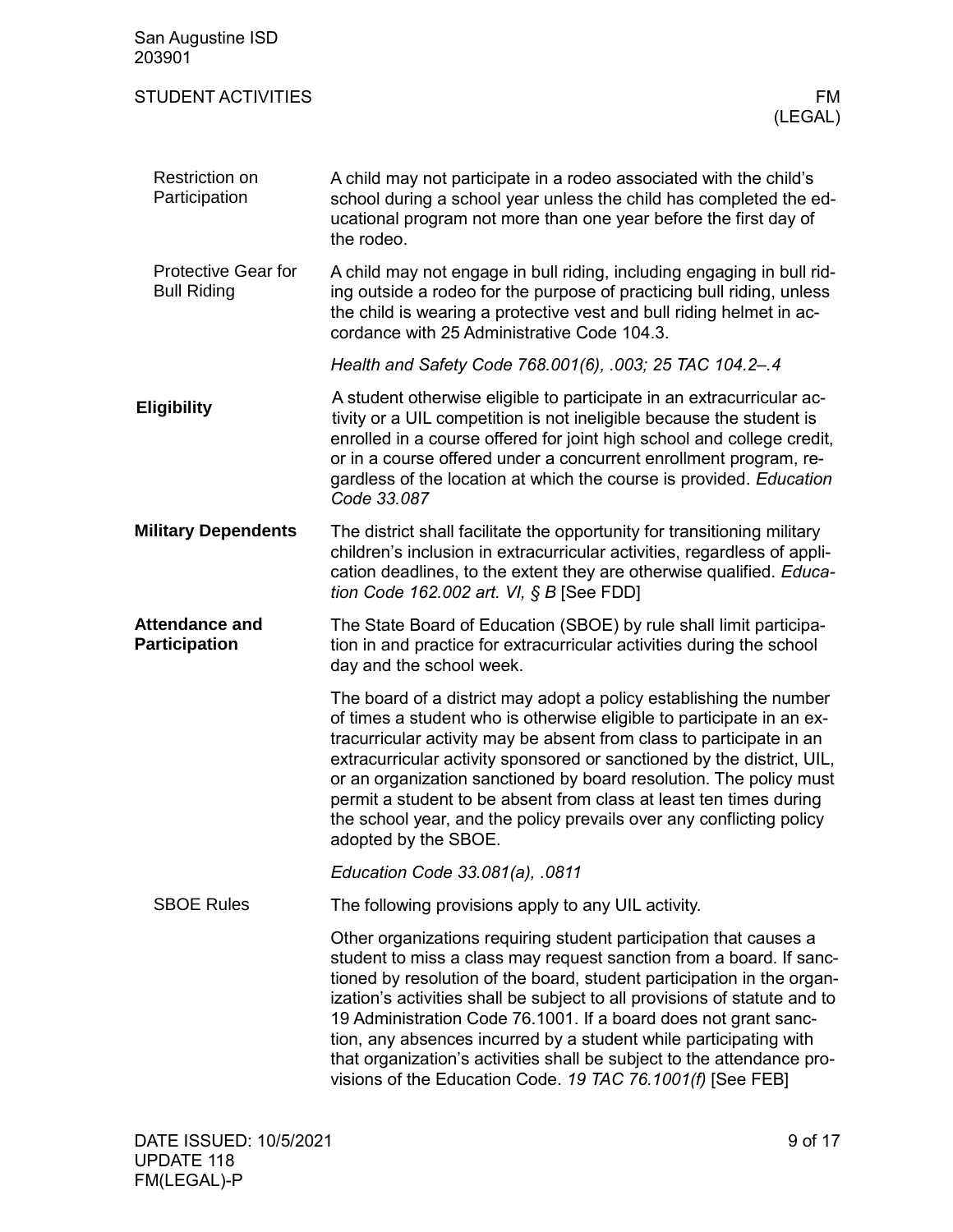<span id="page-9-2"></span><span id="page-9-1"></span><span id="page-9-0"></span>

| San Augustine ISD<br>203901                  |                                                                                                                                                                                                                                                                                                                       |                                                                                                                                                                                                                                                                                |  |
|----------------------------------------------|-----------------------------------------------------------------------------------------------------------------------------------------------------------------------------------------------------------------------------------------------------------------------------------------------------------------------|--------------------------------------------------------------------------------------------------------------------------------------------------------------------------------------------------------------------------------------------------------------------------------|--|
| <b>STUDENT ACTIVITIES</b>                    |                                                                                                                                                                                                                                                                                                                       | FM.<br>(LEGAL)                                                                                                                                                                                                                                                                 |  |
| Extracurricular<br><b>Activities</b>         | An extracurricular activity is an activity sponsored by the UIL, a<br>board, or an organization sanctioned by board resolution. The ac-<br>tivity is not necessarily directly related to instruction of the essential<br>knowledge and skills but may have an indirect relation to some ar-<br>eas of the curriculum. |                                                                                                                                                                                                                                                                                |  |
|                                              |                                                                                                                                                                                                                                                                                                                       | Extracurricular activities include, but are not limited to, public per-<br>formances, contests, demonstrations, displays, and club activities.<br>In addition, an activity is subject to this policy if any one of the fol-<br>lowing criteria applies:                        |  |
|                                              | 1.                                                                                                                                                                                                                                                                                                                    | The activity is competitive;                                                                                                                                                                                                                                                   |  |
|                                              | 2.                                                                                                                                                                                                                                                                                                                    | The activity is held in conjunction with another activity that is<br>considered extracurricular;                                                                                                                                                                               |  |
|                                              | 3.                                                                                                                                                                                                                                                                                                                    | The activity is held off-campus, except in a case in which ade-<br>quate facilities do not exist on campus;                                                                                                                                                                    |  |
|                                              | 4.                                                                                                                                                                                                                                                                                                                    | The general public is invited; or                                                                                                                                                                                                                                              |  |
|                                              | 5.                                                                                                                                                                                                                                                                                                                    | An admission is charged.                                                                                                                                                                                                                                                       |  |
| Exceptions<br>Public<br>Performances         |                                                                                                                                                                                                                                                                                                                       | A student ineligible to participate in an extracurricular activity, but<br>who is enrolled in a state-approved course that requires demon-<br>stration of the mastery of the essential knowledge and skills in a<br>public performance, may participate in the performance if: |  |
|                                              | 1.                                                                                                                                                                                                                                                                                                                    | The general public is invited; and                                                                                                                                                                                                                                             |  |
|                                              | 2.                                                                                                                                                                                                                                                                                                                    | The requirement for student participation in public is stated in<br>the essential knowledge and skills of the course.                                                                                                                                                          |  |
| State-Approved<br><b>Music Courses</b>       |                                                                                                                                                                                                                                                                                                                       | A student ineligible to participate in an extracurricular activity, but<br>who is enrolled in a state-approved music course that participates<br>in UIL Concert and Sight-Reading Evaluation, may perform with the<br>ensemble during the UIL evaluation performance.          |  |
|                                              |                                                                                                                                                                                                                                                                                                                       | 19 TAC 76.1001(a)                                                                                                                                                                                                                                                              |  |
| Limits on<br>Participation and               |                                                                                                                                                                                                                                                                                                                       | Limitations on practice, rehearsal, and student participation during<br>the school week shall be as follows:                                                                                                                                                                   |  |
| Practice<br>During the<br><b>School Week</b> | 1.                                                                                                                                                                                                                                                                                                                    | For any given extracurricular activity, a student may not par-<br>ticipate in more than one activity per school week, excluding<br>holidays, except as provided in item 2, below.                                                                                              |  |
|                                              | 2.                                                                                                                                                                                                                                                                                                                    | A student may also participate in a tournament or post-district<br>contest, as well as a contest postponed by weather or public<br>disaster that may determine advancement to a post-district<br>level of competition.                                                         |  |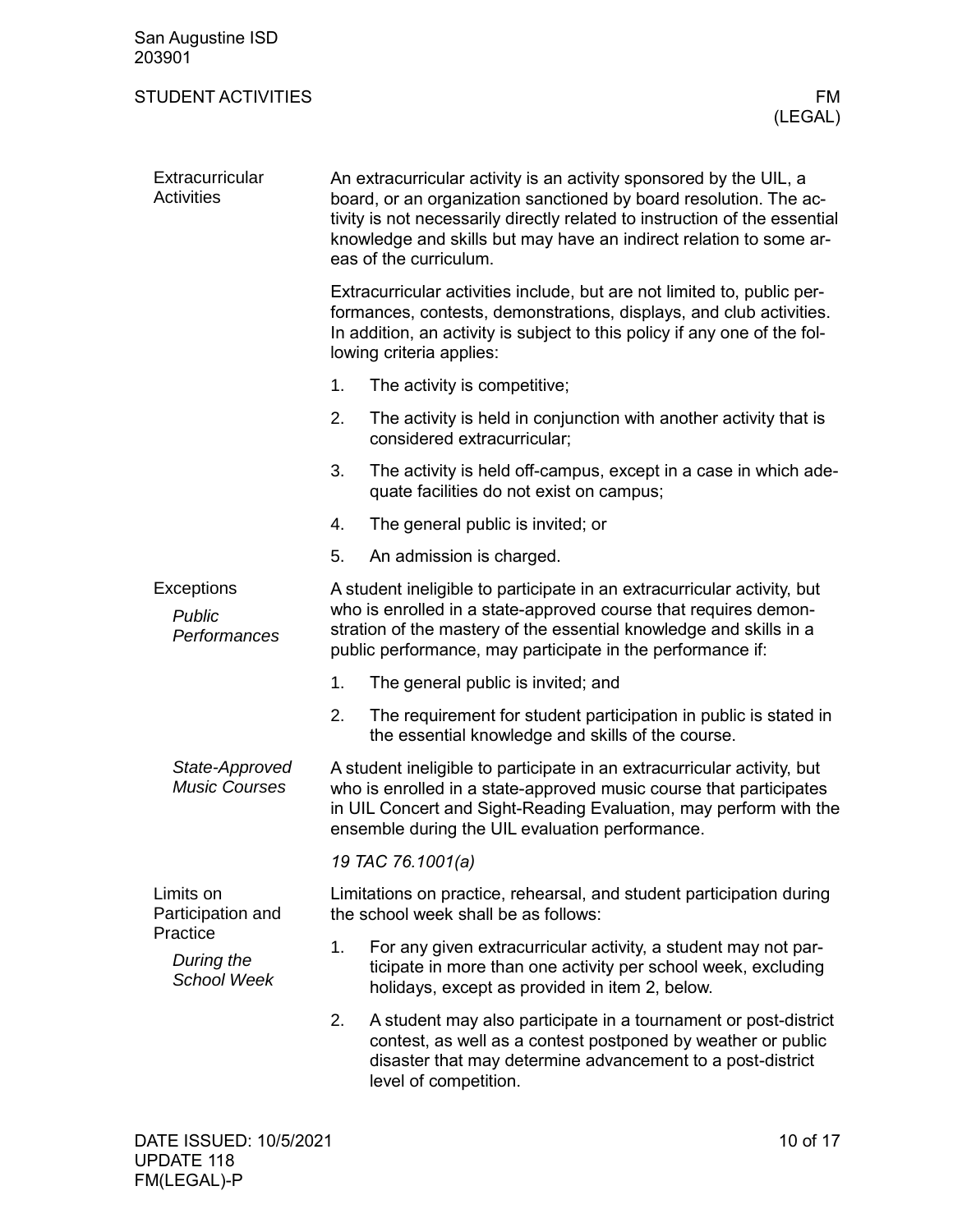<span id="page-10-1"></span><span id="page-10-0"></span>

|                                                                                 | 3.                                          | For each extracurricular activity, a district must limit students<br>to a maximum of eight hours of practice and rehearsal outside<br>the school day per school week.                                                                                                                                                                                                     |  |  |
|---------------------------------------------------------------------------------|---------------------------------------------|---------------------------------------------------------------------------------------------------------------------------------------------------------------------------------------------------------------------------------------------------------------------------------------------------------------------------------------------------------------------------|--|--|
|                                                                                 | 4.                                          | The commissioner recommends that districts avoid schedul-<br>ing extracurricular activities or public performances on the day<br>or evening immediately preceding the day on which the<br>statewide student assessment program is scheduled for<br>grades 3-11.                                                                                                           |  |  |
|                                                                                 |                                             | 19 TAC 76.1001(d); Education Code 33.081(a)                                                                                                                                                                                                                                                                                                                               |  |  |
| During the<br>School Day                                                        |                                             | Limitations on practice and rehearsal during the school day shall<br>be as follows:                                                                                                                                                                                                                                                                                       |  |  |
|                                                                                 | 1.                                          | A district must limit a student to one period of practice during<br>the regularly scheduled school day for practice of extracurric-<br>ular activities, such as athletics, drill team, or cheerleading.                                                                                                                                                                   |  |  |
|                                                                                 | 2.                                          | The limit in item 1 does not prohibit a student from enrolling in<br>any state-approved class. A student who is enrolled in a state-<br>approved class that includes essential knowledge and skills<br>that relate to the preparation for an extracurricular activity<br>may practice that extracurricular activity for no more than one<br>period during the school day. |  |  |
|                                                                                 | 3.                                          | A student may not be permitted to miss a scheduled aca-<br>demic class to practice for an unrelated extracurricular activ-<br>ity.                                                                                                                                                                                                                                        |  |  |
|                                                                                 | 4.                                          | A district must limit extracurricular practice during the school<br>day to ensure that class periods for extracurricular practice do<br>not exceed the time allotted for other class periods.                                                                                                                                                                             |  |  |
|                                                                                 | 5.                                          | Regardless of the schedule type in place (traditional or non-<br>traditional), a school may elect to practice extracurricular ac-<br>tivities daily, provided the total minutes allowed for the extra-<br>curricular practice is not greater than 300 minutes during the<br>school week.                                                                                  |  |  |
|                                                                                 | 19 TAC 76.1001(e); Education Code 33.081(a) |                                                                                                                                                                                                                                                                                                                                                                           |  |  |
| <b>Record of Absences</b>                                                       |                                             | A district shall maintain an accurate record of extracurricular ab-<br>sences for each student in the district each school year. 19 TAC<br>76.1001(c)                                                                                                                                                                                                                     |  |  |
| <b>Students Receiving</b><br><b>Outpatient Mental</b><br><b>Health Services</b> |                                             | A district may not adopt or enforce policies that restrict participation<br>in UIL activities by a student who receives outpatient mental health<br>services from a mental health facility and is enrolled in the district<br>or otherwise receives public education services from a district<br>based solely on the student's receipt of outpatient mental health        |  |  |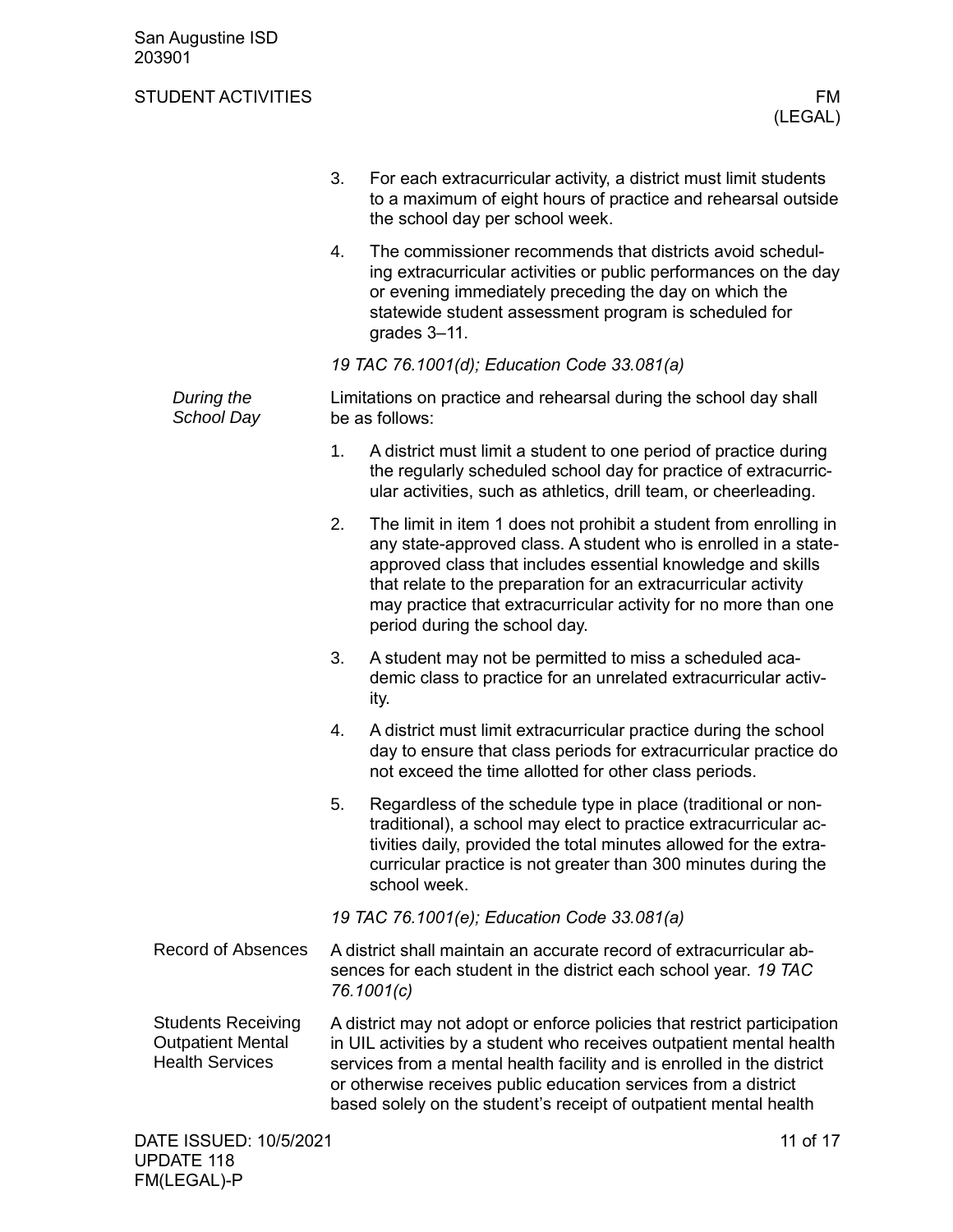<span id="page-11-0"></span>

| San Augustine ISD<br>203901                         |                                                                                                                                                                                                                                                                                                                                                                                                               |                                                                                                                                                                                                                                                                                                 |  |
|-----------------------------------------------------|---------------------------------------------------------------------------------------------------------------------------------------------------------------------------------------------------------------------------------------------------------------------------------------------------------------------------------------------------------------------------------------------------------------|-------------------------------------------------------------------------------------------------------------------------------------------------------------------------------------------------------------------------------------------------------------------------------------------------|--|
| <b>STUDENT ACTIVITIES</b>                           |                                                                                                                                                                                                                                                                                                                                                                                                               | FM<br>(LEGAL)                                                                                                                                                                                                                                                                                   |  |
|                                                     |                                                                                                                                                                                                                                                                                                                                                                                                               | services from a mental health facility or the student's absence dur-<br>ing instructional time while receiving outpatient mental health ser-<br>vices from a mental health facility.                                                                                                            |  |
|                                                     | facility.                                                                                                                                                                                                                                                                                                                                                                                                     | This provision does not exempt a student to whom this section ap-<br>plies from any eligibility requirement for participation in UIL activi-<br>ties other than an eligibility requirement based solely on the criteria<br>of receipt of outpatient mental health services from a mental health |  |
|                                                     |                                                                                                                                                                                                                                                                                                                                                                                                               | Education Code $33.0832(c)$ -(d)                                                                                                                                                                                                                                                                |  |
| Participation by<br>Homeschooled<br><b>Students</b> | A public school that participates in an activity sponsored by UIL<br>may provide a non-enrolled student, who otherwise meets UIL eli-<br>gibility standards to represent that school in a UIL activity, with the<br>opportunity to participate in the activity on behalf of the school in<br>the same manner that the school provides the opportunity to partic-<br>ipate to students enrolled in the school. |                                                                                                                                                                                                                                                                                                 |  |
|                                                     |                                                                                                                                                                                                                                                                                                                                                                                                               | "Non-enrolled student" means a student who receives instruction<br>as a homeschooled student as described by Education Code<br>29.916(a)(1) from a nonpublic school [see EK].                                                                                                                   |  |
| <b>Relevant Policies</b>                            |                                                                                                                                                                                                                                                                                                                                                                                                               | A non-enrolled student who seeks to participate or participates in a<br>UIL activity on behalf of a school is subject to the following relevant<br>policies that apply to students enrolled in the school:                                                                                      |  |
|                                                     | 1.                                                                                                                                                                                                                                                                                                                                                                                                            | Registration for UIL activities;                                                                                                                                                                                                                                                                |  |
|                                                     | 2.                                                                                                                                                                                                                                                                                                                                                                                                            | Age eligibility;                                                                                                                                                                                                                                                                                |  |
|                                                     | 3.                                                                                                                                                                                                                                                                                                                                                                                                            | Fees;                                                                                                                                                                                                                                                                                           |  |
|                                                     | 4.                                                                                                                                                                                                                                                                                                                                                                                                            | Insurance;                                                                                                                                                                                                                                                                                      |  |
|                                                     | 5.                                                                                                                                                                                                                                                                                                                                                                                                            | Transportation;                                                                                                                                                                                                                                                                                 |  |
|                                                     | 6.                                                                                                                                                                                                                                                                                                                                                                                                            | Physical condition;                                                                                                                                                                                                                                                                             |  |
|                                                     | 7.                                                                                                                                                                                                                                                                                                                                                                                                            | Qualifications;                                                                                                                                                                                                                                                                                 |  |
|                                                     | 8.                                                                                                                                                                                                                                                                                                                                                                                                            | Responsibilities;                                                                                                                                                                                                                                                                               |  |
|                                                     | 9.                                                                                                                                                                                                                                                                                                                                                                                                            | Event schedules;                                                                                                                                                                                                                                                                                |  |
|                                                     | 10.                                                                                                                                                                                                                                                                                                                                                                                                           | Standards of behavior; and                                                                                                                                                                                                                                                                      |  |
|                                                     | 11.                                                                                                                                                                                                                                                                                                                                                                                                           | Performance.                                                                                                                                                                                                                                                                                    |  |
| Residency<br>Requirements                           |                                                                                                                                                                                                                                                                                                                                                                                                               | A non-enrolled student may only participate in a UIL activity for the<br>school in the district that the student would be eligible to attend<br>based on the student's residential address. A non-enrolled student<br>who seeks to participate in a UIL activity on behalf of a school shall    |  |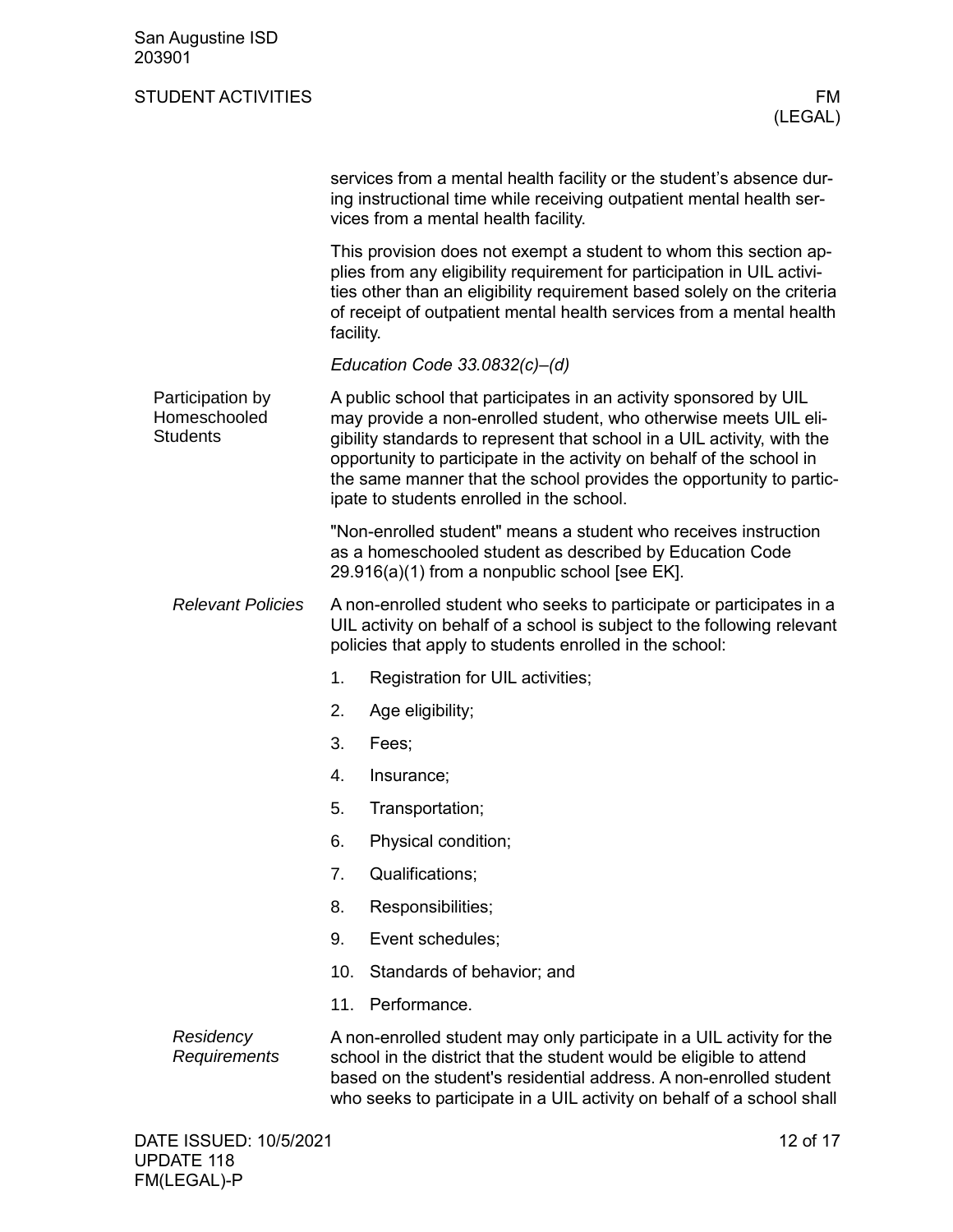| San Augustine ISD<br>203901                       |                                                                                                                                                                                                                                                                                                                                                                                                                                                                                                                                                                                                                                                                                                                                                                                                                                                                                                                                                                            |
|---------------------------------------------------|----------------------------------------------------------------------------------------------------------------------------------------------------------------------------------------------------------------------------------------------------------------------------------------------------------------------------------------------------------------------------------------------------------------------------------------------------------------------------------------------------------------------------------------------------------------------------------------------------------------------------------------------------------------------------------------------------------------------------------------------------------------------------------------------------------------------------------------------------------------------------------------------------------------------------------------------------------------------------|
| <b>STUDENT ACTIVITIES</b>                         | FM<br>(LEGAL)                                                                                                                                                                                                                                                                                                                                                                                                                                                                                                                                                                                                                                                                                                                                                                                                                                                                                                                                                              |
|                                                   | be required to establish minimum proof of residency acceptable to<br>the district in the same manner as an applicant to attend a school<br>in the district under Education Code 25.001 [see FD].                                                                                                                                                                                                                                                                                                                                                                                                                                                                                                                                                                                                                                                                                                                                                                           |
| Academic<br>Requirements                          | The parent or person standing in parental relation to a non-enrolled<br>student is responsible for oversight of academic standards relating<br>to the student's participation in a UIL activity. As a condition of eligi-<br>bility to participate in a UIL activity during the first six weeks of a<br>school year, a non-enrolled student must demonstrate grade-level<br>academic proficiency on any nationally recognized, norm-refer-<br>enced assessment instrument, such as the Iowa Test of Basic<br>Skills, Stanford Achievement Test, California Achievement Test, or<br>Comprehensive Test of Basic Skills. A non-enrolled student demon-<br>strates the required academic proficiency by achieving a compo-<br>site, core, or survey score that is within the average or higher than<br>average range of scores, as established by the applicable testing<br>service. A district shall accept assessment results administered or<br>reported by a third party. |
|                                                   | A non-enrolled student's demonstration of academic proficiency is<br>sufficient for the school year in which the student achieves the re-<br>quired score and the subsequent school year.                                                                                                                                                                                                                                                                                                                                                                                                                                                                                                                                                                                                                                                                                                                                                                                  |
|                                                   | After the first six weeks of a school year, the parent or person<br>standing in parental relation to a non-enrolled student participating<br>in a UIL activity on behalf of a public school must periodically, in<br>accordance with the school's grading calendar, provide written veri-<br>fication to the school indicating that the student is receiving a pass-<br>ing grade in each course or subject being taught.                                                                                                                                                                                                                                                                                                                                                                                                                                                                                                                                                  |
| Previous<br>Enrollment in<br><b>Public School</b> | A non-enrolled student is not authorized by this section to partici-<br>pate in a UIL activity during the remainder of any school year dur-<br>ing which the student was previously enrolled in a public school.                                                                                                                                                                                                                                                                                                                                                                                                                                                                                                                                                                                                                                                                                                                                                           |
| <b>Prohibitions</b>                               | With respect to a non-enrolled student's education program, noth-<br>ing in these provisions shall be construed to permit an agency of<br>this state, a public school district, or any other governmental body<br>to exercise control, regulatory authority, or supervision over a non-<br>enrolled student or a parent or person standing in parental relation<br>to a non-enrolled student beyond the control, regulatory authority,<br>or supervision required to participate in a UIL activity.                                                                                                                                                                                                                                                                                                                                                                                                                                                                        |
|                                                   | Subject only to eligibility requirements, the curriculum or assess-<br>ment requirements, performance standards, practices, or creed of<br>the education program provided to a non-enrolled student may not<br>be required to be changed in order for the non-enrolled student to<br>participate in a UIL activity. Subject only to eligibility requirements,<br>for a non-enrolled student participating in an education program on<br>January 1, 2021, the education program provided to that student                                                                                                                                                                                                                                                                                                                                                                                                                                                                    |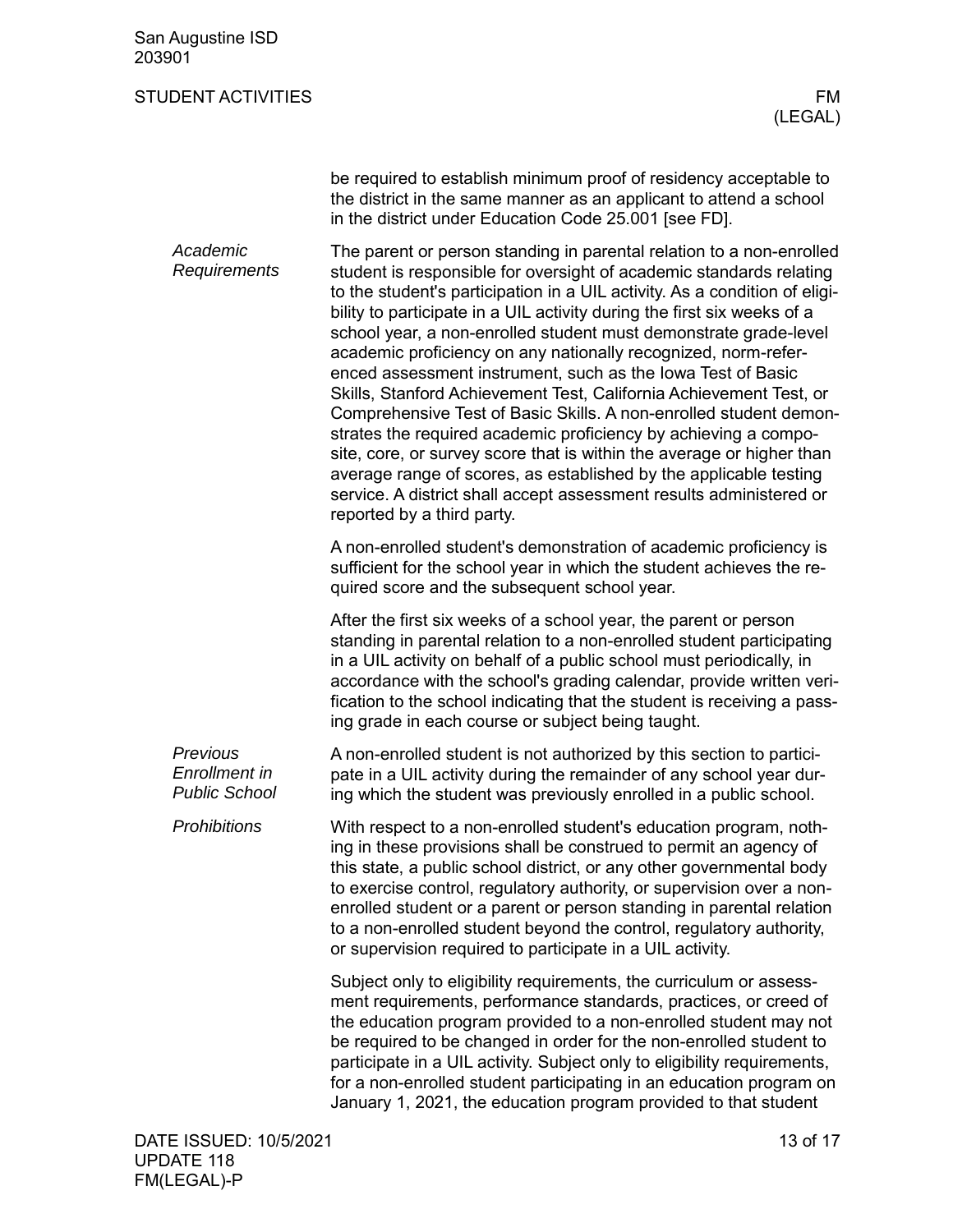<span id="page-13-4"></span><span id="page-13-3"></span><span id="page-13-2"></span><span id="page-13-1"></span><span id="page-13-0"></span>

| San Augustine ISD<br>203901                                           |                                                                                                                                                                                                                                                                                                                                                                                    |
|-----------------------------------------------------------------------|------------------------------------------------------------------------------------------------------------------------------------------------------------------------------------------------------------------------------------------------------------------------------------------------------------------------------------------------------------------------------------|
| <b>STUDENT ACTIVITIES</b>                                             | FM<br>(LEGAL)                                                                                                                                                                                                                                                                                                                                                                      |
|                                                                       | may not be required to comply with any state law or agency rule re-<br>lating to that education program unless the law or rule was in effect<br>on January 1, 2021.                                                                                                                                                                                                                |
|                                                                       | Education Code 33.0832                                                                                                                                                                                                                                                                                                                                                             |
| <b>Suspension from</b><br><b>Extracurricular</b><br><b>Activities</b> | A student shall be suspended from participation in any extracurric-<br>ular activity sponsored or sanctioned by a district or the UIL after a<br>grade evaluation period in which the student received a grade<br>lower than the equivalent of 70 on a scale of 100 in any academic<br>class other than a course described below at Exempt Courses.                                |
| Length of<br>Suspension                                               | A suspension continues for at least three school weeks and is not<br>removed during the school year until the conditions of Reinstate-<br>ment, described below, are met. A suspension shall not last beyond<br>the end of a school year.                                                                                                                                          |
| <b>Grade Evaluation</b>                                               | "Grade evaluation period" means:                                                                                                                                                                                                                                                                                                                                                   |
| Period                                                                | 1.<br>The six-week grade reporting period; or                                                                                                                                                                                                                                                                                                                                      |
|                                                                       | 2.<br>The first six weeks of a semester and each grade reporting<br>period thereafter, in the case of a district with a grade report-<br>ing period longer than six weeks.                                                                                                                                                                                                         |
|                                                                       | Education Code 33.081(c)                                                                                                                                                                                                                                                                                                                                                           |
| <b>School Week</b>                                                    | The school week is defined as beginning at 12:01 a.m. on the first<br>instructional day of the calendar week and ending at the close of<br>instruction on the last instructional day of the calendar week, ex-<br>cluding holidays. 19 TAC 76.1001(b)                                                                                                                              |
| <b>Exempt Courses</b>                                                 | The suspension and reinstatement provisions of Education Code<br>33.081(c) and (d) do not apply to an advanced placement or inter-<br>national baccalaureate course, or to an honors or dual credit<br>course in the subject areas of English language arts, mathematics,<br>science, social studies, economics, or a language other than Eng-<br>lish. Education Code 33.081(d-1) |
|                                                                       | Honors classes for purposes of eligibility to participate in extracur-<br>ricular activities are listed at 19 Administrative Code 74.30(a).                                                                                                                                                                                                                                        |
|                                                                       | Districts may identify additional honors courses in the subject ar-<br>eas of English language arts, mathematics, science, social studies,<br>or a language other than English for the purposes of extracurricular<br>eligibility but must identify such courses before the semester in<br>which any exemptions related to extracurricular activities occur.                       |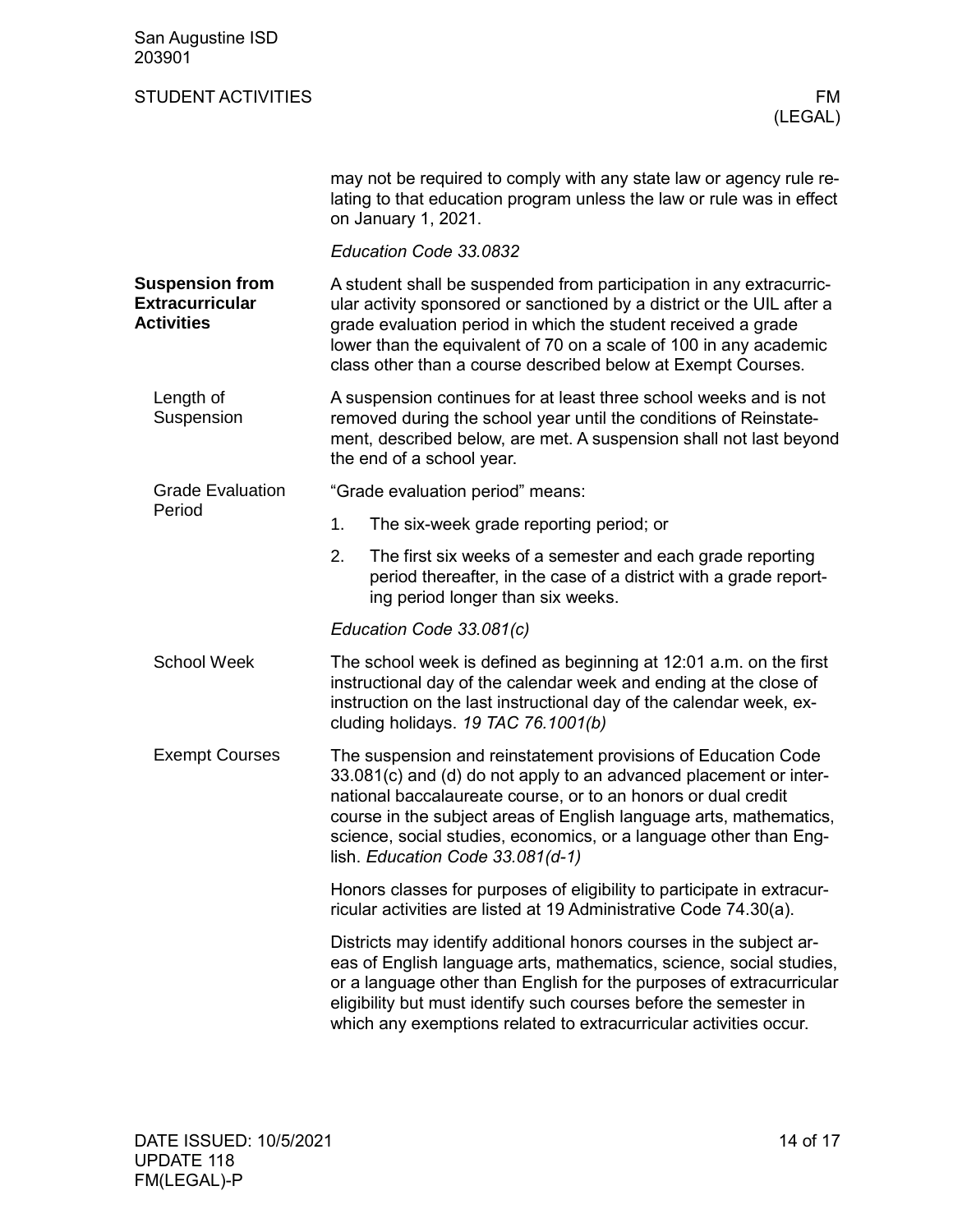<span id="page-14-3"></span><span id="page-14-2"></span><span id="page-14-1"></span><span id="page-14-0"></span>

| San Augustine ISD<br>203901                                                                  |                                                                                                                                                                                                                                                                                                                                                                                                                                                                                                                                                                                                                                                         |
|----------------------------------------------------------------------------------------------|---------------------------------------------------------------------------------------------------------------------------------------------------------------------------------------------------------------------------------------------------------------------------------------------------------------------------------------------------------------------------------------------------------------------------------------------------------------------------------------------------------------------------------------------------------------------------------------------------------------------------------------------------------|
| <b>STUDENT ACTIVITIES</b>                                                                    | <b>FM</b><br>(LEGAL)                                                                                                                                                                                                                                                                                                                                                                                                                                                                                                                                                                                                                                    |
|                                                                                              | Districts are neither required to nor restricted from considering<br>courses as honors for the purpose of grade point average calcula-<br>tion.                                                                                                                                                                                                                                                                                                                                                                                                                                                                                                         |
|                                                                                              | 19 TAC 74.30                                                                                                                                                                                                                                                                                                                                                                                                                                                                                                                                                                                                                                            |
| Students with<br><b>Disabilities</b>                                                         | In the case of a student with a disability that significantly interferes<br>with the student's ability to meet regular academic standards, sus-<br>pension must be based on the student's failure to meet the require-<br>ments of the student's individualized education program (IEP). The<br>determination of whether the disability substantially interferes with<br>the student's ability to meet the requirements of the student's IEP<br>must be made by the admission, review, and dismissal (ARD) com-<br>mittee.                                                                                                                              |
|                                                                                              | For the purposes of this provision, "student with a disability" means<br>a student who is eligible for a district's special education program<br>under Education Code 29.003(b).                                                                                                                                                                                                                                                                                                                                                                                                                                                                        |
|                                                                                              | Education Code 33.081(e)                                                                                                                                                                                                                                                                                                                                                                                                                                                                                                                                                                                                                                |
| Practice or<br>Rehearsal                                                                     | A student suspended under Education Code 33.081 may practice<br>or rehearse with other students for an extracurricular activity but<br>may not participate in a competition or other public performance.<br>This provision does not apply to a student prohibited from partici-<br>pation for certain conduct involving extracurricular officials [see be-<br>low]. Education Code 33.081(f)                                                                                                                                                                                                                                                            |
| Reinstatement                                                                                | Until the suspension is removed or the school year ends, a district<br>shall review the grades of a student at the end of each three-week<br>period following the date on which the suspension began. At the<br>time of a review, the suspension is removed if the student's grade<br>in each class, other than a course described above at Exempt<br>Courses, is equal to or greater than the equivalent of 70 on a scale<br>of 100. The principal and each of the student's teachers shall make<br>the determination concerning the student's grades. Education<br>Code 33.081(d)                                                                     |
| Suspension for<br><b>Certain Conduct</b><br>Involving<br>Extracurricular<br><b>Officials</b> | A student who is enrolled in a district in Texas or who participates<br>in a UIL competition shall be prohibited from participation in any fu-<br>ture extracurricular activity sponsored or sanctioned by the district<br>or the UIL if the state executive committee of the league deter-<br>mines that the student intentionally, knowingly, or recklessly causes<br>bodily injury to a person serving as referee, judge, or other official<br>of an extracurricular activity in retaliation for or as a result of the<br>person's actions taken in performing the duties of a referee, judge,<br>or other official of the extracurricular activity. |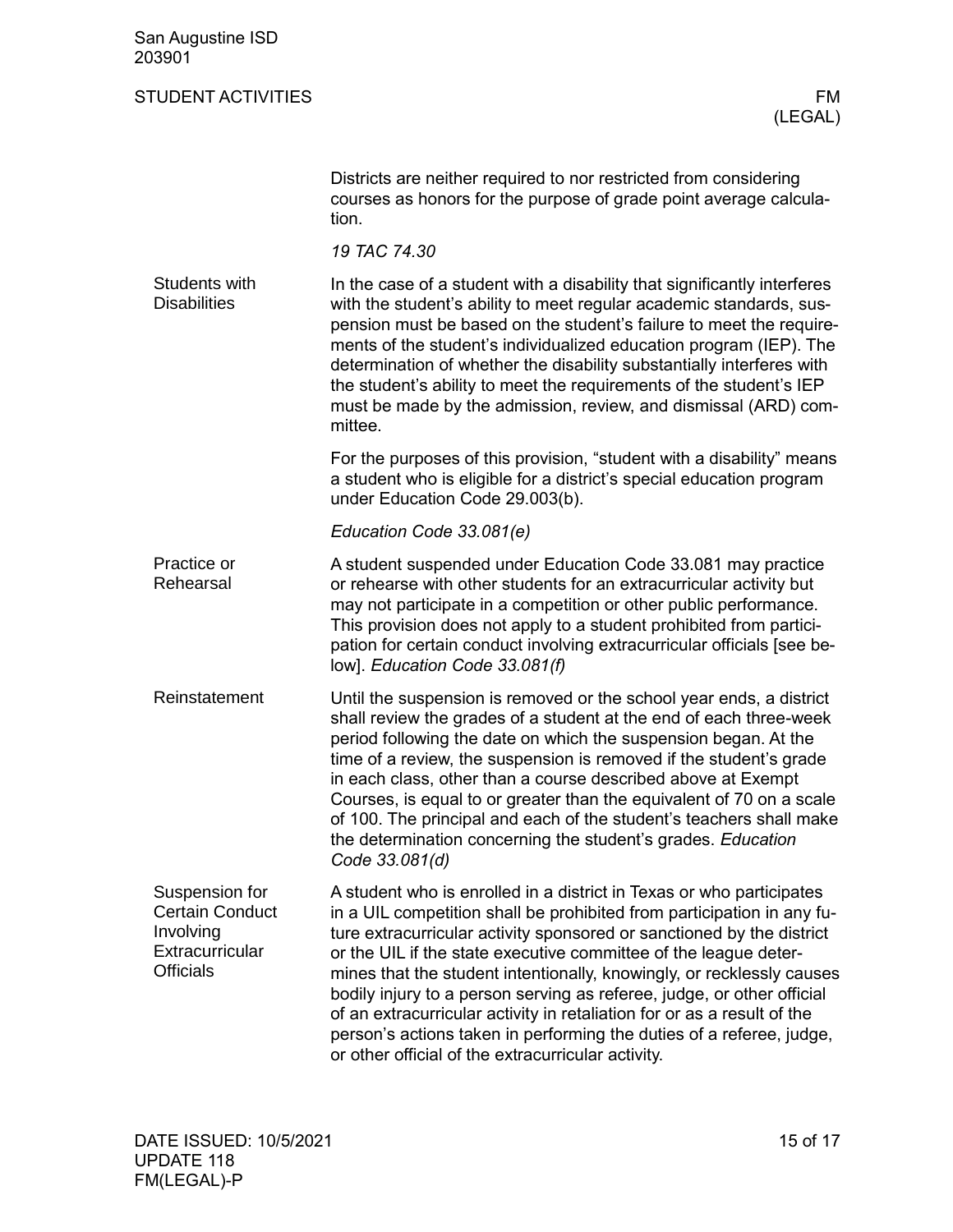<span id="page-15-4"></span><span id="page-15-3"></span><span id="page-15-2"></span><span id="page-15-1"></span><span id="page-15-0"></span>

| San Augustine ISD<br>203901                   |                                                                                                                                                                                                                                                                                                                                                                                                                                                                                                                                                                                                                                |
|-----------------------------------------------|--------------------------------------------------------------------------------------------------------------------------------------------------------------------------------------------------------------------------------------------------------------------------------------------------------------------------------------------------------------------------------------------------------------------------------------------------------------------------------------------------------------------------------------------------------------------------------------------------------------------------------|
| <b>STUDENT ACTIVITIES</b>                     | FM.<br>(LEGAL)                                                                                                                                                                                                                                                                                                                                                                                                                                                                                                                                                                                                                 |
| Reinstatement<br><b>After Conduct</b>         | A student prohibited from participation may submit to the UIL a re-<br>quest that the student be permitted to participate in future extracur-<br>ricular activities sponsored or sanctioned by the UIL. The request<br>must be submitted at least one year after the date the student en-<br>gaged in the conduct that resulted in the prohibition if the student<br>was enrolled in eighth grade or below at the time of the conduct or<br>two years after the date the student engaged in the conduct that<br>resulted in the prohibition if the student was enrolled in ninth grade<br>or above at the time of the conduct. |
|                                               | Education Code 33.081(e-1)-(e-2)                                                                                                                                                                                                                                                                                                                                                                                                                                                                                                                                                                                               |
| <b>Parental Notice and</b><br><b>Consent</b>  | A parent is entitled to full information regarding the school activities<br>of a parent's child except as provided by Education Code 38.004<br>(child abuse investigations). Education Code 26.008(a)                                                                                                                                                                                                                                                                                                                                                                                                                          |
| Anonymous<br>Evaluations                      | Anonymous evaluations of a student that determine whether the<br>student may participate in a school-related program do not provide<br>full information about the student's school activities. A district may<br>by policy establish the parameters for parental contact with evalu-<br>ating teachers, taking into account the type of evaluation, the infor-<br>mation elicited in the evaluation, and scheduling and workload re-<br>quirements of the teachers. Byard v. Clear Creek Indep. Sch. Dist.,<br>Tex. Comm'r of Educ. Decision No. 020-R5-1001 (June 17, 2002)                                                   |
| Videotaping and<br>Recording                  | A district employee is not required to obtain the consent of a child's<br>parent before the employee may videotape the child or record the<br>child's voice if the videotape or recording is to be used only for a<br>purpose related to a cocurricular or extracurricular activity. Educa-<br>tion Code 26.009(b)(2)                                                                                                                                                                                                                                                                                                          |
| <b>Discriminatory Club</b>                    | An extracurricular activity sponsored or sanctioned by a district, in-<br>cluding an athletic event or an athletic team practice, may not take<br>place at an athletic club located in the United States that denies<br>any person full and equal enjoyment of equipment or facilities pro-<br>vided by the athletic club because of the person's race, color, reli-<br>gion, creed, national origin, or sex.                                                                                                                                                                                                                  |
|                                               | "Athletic club" means an entity that provides sports or exercise<br>equipment or facilities to its customers or members or to the guests<br>of its customers or members.                                                                                                                                                                                                                                                                                                                                                                                                                                                       |
|                                               | Education Code 33.082                                                                                                                                                                                                                                                                                                                                                                                                                                                                                                                                                                                                          |
| <b>Special Olympics</b><br><b>Recognition</b> | If a district allows high school students to earn a letter for aca-<br>demic, athletic, or extracurricular achievements, the district must<br>allow high school students to earn a letter on the basis of a stu-<br>dent's participation in a Special Olympics event. Education Code<br>33.093                                                                                                                                                                                                                                                                                                                                 |